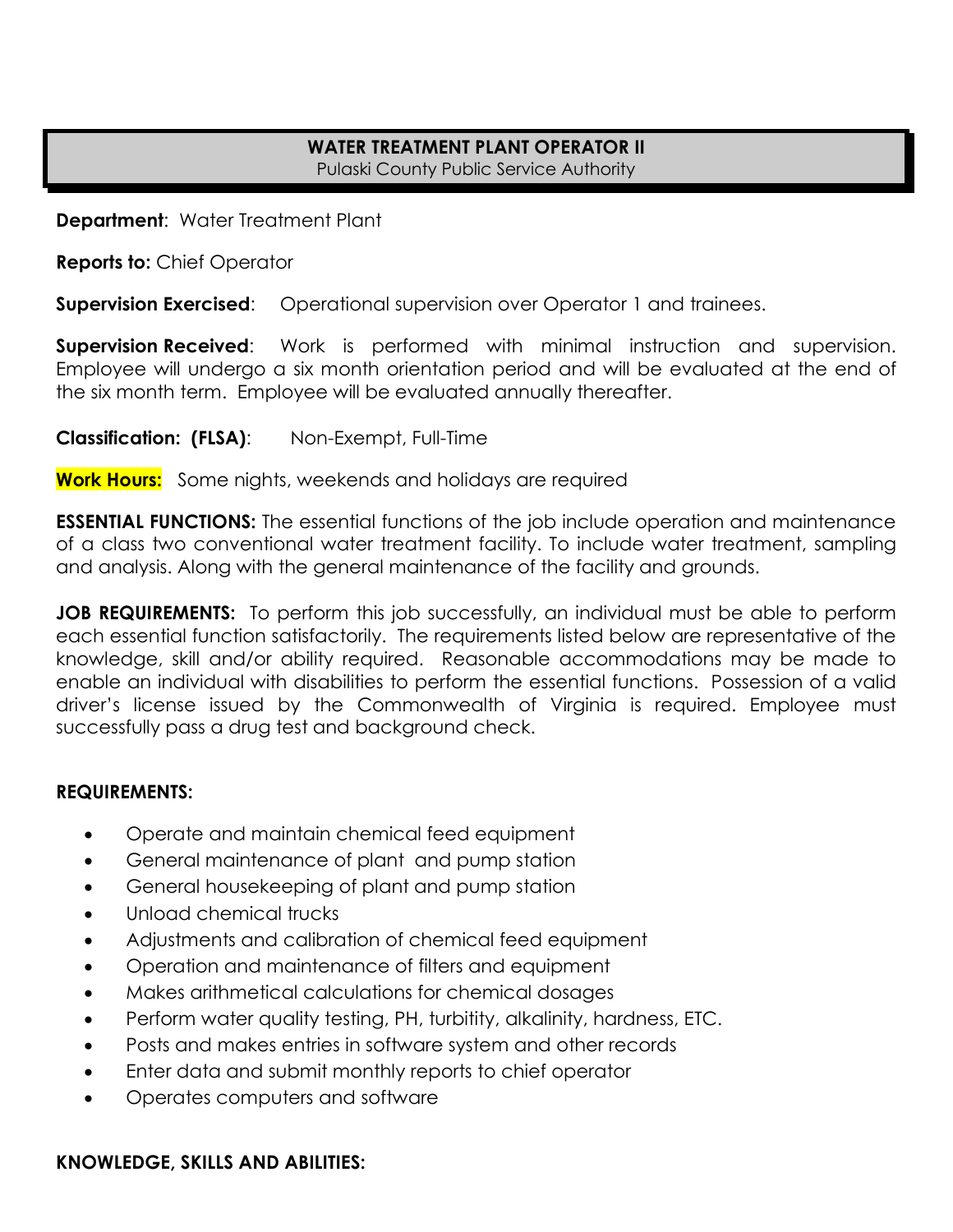- General knowledge of housekeeping, painting, building and grounds maintenance.
- General knowledge of the occupational hazards involved with the handling of chemicals
- Ability to follow orders
- Knowledge of basic hand and power tools and the ability to use them safely
- Ability to work independently with minimal supervision.

**ADA REQUIREMENTS:** The physical demands described below are representative of those that must be met by an employee to successfully perform the essential functions of the job. While performing the duties of this job, the employee is regularly required to perform the following; Must have the ability to lift a minimum of 50 pounds; Ability to work outdoors in a variety of weather conditions; Ability to stoop, bend, work in bent positions, hearing and visual acuities required

# **EDUCATION AND EXPERIENCE:**

- Any combination of education and experience equivalent to graduation from high school with at least five years of responsible experience preferred
- Must have excellent oral and written communications skills

# **SPECIAL REQUIREMENTS:**

Possession of a Class I or II level operators license issued by the State Board of Certification of Operations of Water and Wastewater Treatment

## **PROFESSIONALISM AND CONFIDENTIALITY**:

- Understands and consistently implements all County policies and procedures
- Maintains confidentiality with all vendors and employee transactions and activities
- Shares knowledge and assists other staff with day to day activities to promote effective teamwork to accomplish the goals of the County

## **TRAINING AND JOB DEVELOPMENT:**

- Develop and set own personal goals for acquiring new skills and job growth
- Participate in conferences, workshops, webinars, and other opportunities to maintain current awareness of County trends and for educational growth
- Works with staff to discuss and resolve problems and provide ideas for improvement

Note: This job description is not intended to be all –inclusive. An employee will also perform other reasonably related job responsibilities as assigned by the supervisor or County Administrator. Pulaski County Administration reserves the right to revise or change job duties as the need arises. Moreover, management reserves the right to change job descriptions, job duties or working schedules based on their duty to accommodate individuals with